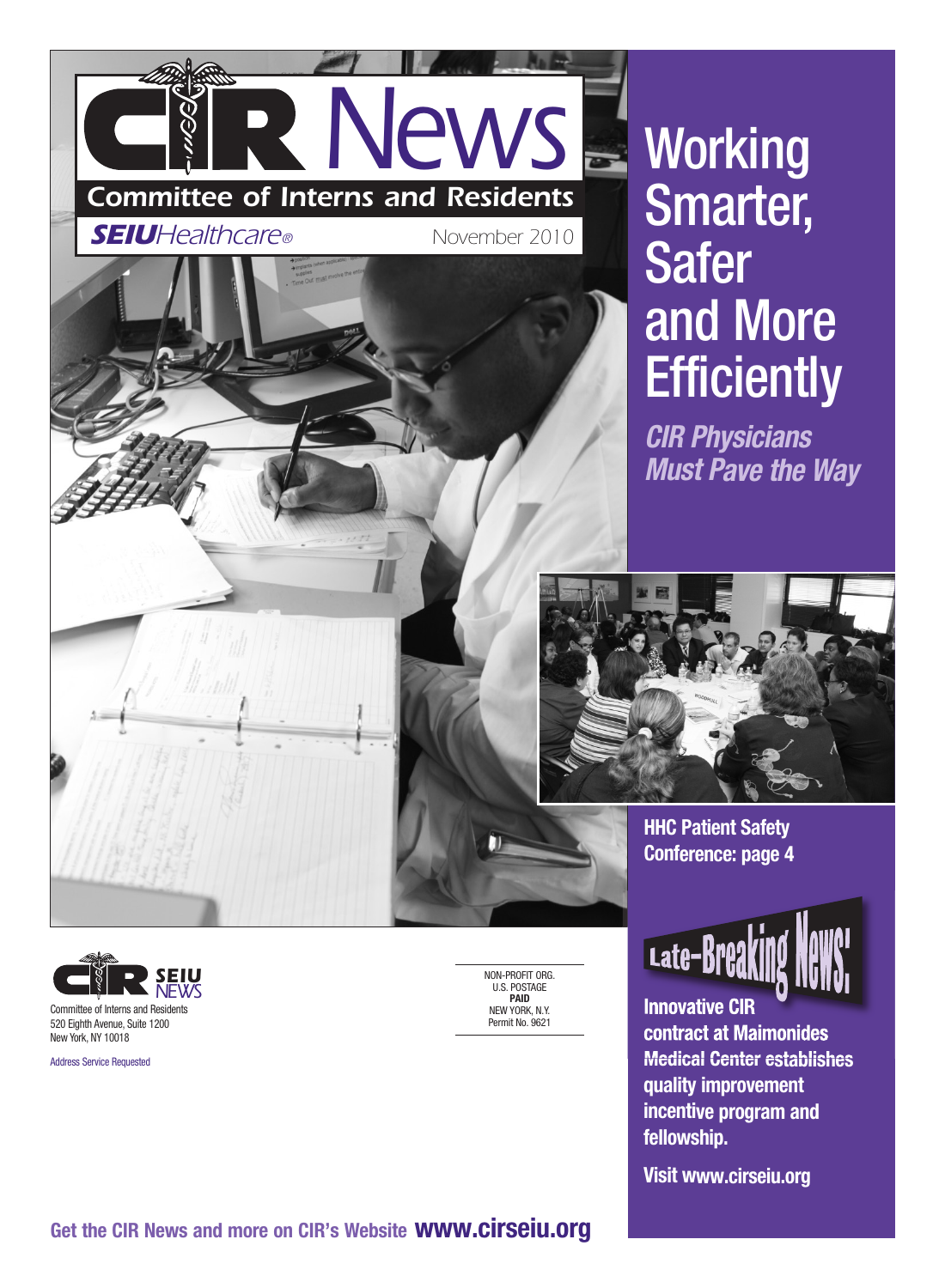#### *Committee of Interns and Residents of SEIUHealthcare®*

National Headquarters 520 Eighth Avenue, Suite 1200 New York, NY 10018 (212) 356-8100 (800) CIR-8877

E-mail: info@cirseiu.org http://www.cirseiu.org

1 Boston Medical Center Place Boston, MA 02118 (617) 414-5301

1400 NW 10th Ave., Suite 1509 Miami, FL 33136 (305) 325-8922

P.O. Box 40734 Albuquerque, NM 87196-0744 (505) 508-3306

> 1300 Clay Street Suite 600, Room 21 Oakland, CA 94612 (415) 861-5235

Box 512075 Los Angeles, CA 90051 (310) 329-0111

Washington, DC Office (202) 872-5838

#### **EXECUTIVE COMMITTEE 2010-2011**

Farbod Raiszadeh, MD, PhD President

Hillary Tompkins, MD Executive Vice President

John Ingle, MD Secretary-Treasurer

#### REGIONAL VICE PRESIDENTS

Michael Core, MD Southern California

> Nick Nelson, MD Northern California

> > Kelly Liker, MD Florida

Jay Bhatt, DO, MPH **Massachusetts** 

Tony R. Tarchichi, MD New Jersey

Bijay Acharya, MD New York

Alisha Parada, MD New Mexico

Gregory Dodell, MD New York

Thaddeus K. Lynn, MD New York

Sepideh Sedgh, DO New York

Ian Wittman, MD New York

•

Eric Scherzer Executive Director

Heather Appel **Editor** 

Erin Malone Timothy Foley Contributing Writers

Cover photography: Erin Malone/CIR

Woodhull Medical Center Staff at the 2010 CIR-HHC Conference on Patient Safety.

### **PRESIDENT'S REPORT<br>FARBOD RAISZADEH, MD, PHD**

### Why Our Hospitals Need Us to Play a Role in Quality Improvement Projects

**O**ver the last two years it has become increasingly<br>
obvious that the practice of medicine in the United<br>
States is undergoing a deep and rapid transforma-<br>
tion Passage of the Affordable Care Act (the contemions of obvious that the practice of medicine in the United tion. Passage of the Affordable Care Act (the centerpiece of health care reform), the increasing focus on cost control, and the transformative power of new technologies in medicine and IT mean that the physician of tomorrow will function in a world that looks very different from today's.

As resident physicians, how do we respond to these changes? This has been a big topic of conversation at CIR meetings — most recently at the Northeast Regional Meeting in New York and the Western Regional Meeting in Los Angeles. There is a growing shared understanding among CIR leaders at different hospitals that these changes are coming and we, the frontline providers of care in different fields, can make a real difference in how the new initiatives are translated into actions in our hospitals.

As an example, let's look at the issue of prevention of hospital-acquired infections. On October 7, CIR co-sponsored a meeting on this topic in collaboration with New York City's Health and Hospitals Corporation, the largest municipal healthcare organization in the country.

In attendance were attending physicians, residents, interns, nurses, ancillary staff, and administrators and managers of different units at all 11 HHC hospitals. As was evident in many of the conversations and presentations, teamwork is the key word in efforts to optimize the function of large hospital systems, and residents are key focal players that will make or break such attempts at quality improvement.

![](_page_1_Picture_40.jpeg)

Residents, by virtue of our role as the frontline providers of care and the staff with the most patient contact — both in quantity and quality — have an intimate and unmatchable knowledge of the operations of the hospital and of the needs of patients. We have to find ways to share this information with change-makers and administrators in our hospitals.

If you have experience in this area or ideas about quality improvement in your institution, please email me at fraiszadeh@cirseiu.org. I look forward to continuing this conversation.

### Innovators in Quality Improvement: Case Studies

*Health care delivery reform includes important cost controls that will soon begin to reimburse hospitals based on the quality of care they deliver rather than the quantity of care. This will have major implications for residents and the*

*hospitals that employ them. CIR is anticipating the challenges and opportunities that these will bring. At a one-day Northeast Regional CIR meeting held in New York City on September 11, residents learned about several examples of programs where housestaff and hospital management are working together to improve patient outcomes.*

At **UCSF**, Dr. Arpana Vidyarthi, Director of Patient Safety and Quality Innovations (and a CIR leader from Cambridge Hospital), started the Housestaff Incentive Program to involve residents much more integrally in hospital quality improvement efforts. The program provides direct financial "bonuses" to clinical housestaff based on  $\approx$  achieving quality and operational goals which are linked

![](_page_1_Picture_47.jpeg)

Residents at the Northeast Regional Meeting identified the sources of their most frequent interruptions.

to achieving excellence in patient care. UCSF budgets over \$1 million for the housestaff incentive program and sees a substantial return on its investment, such as reduced clinic waits, improvements in operating room start times, and reduced hospital-acquired infections.

Payment is based on achievement of three goals, at a rate of \$400 each for a maximum incentive payment of \$1,200. For more information on departmental and hospital-wide goals, visit medschool.ucsf.edu/gme/residents/incentives.html.

At **Boston Medical Center**, residents identified problems with the implementation of a text-paging program and participated in a multi-disciplinary focus group to find solutions. The focus group resulted in some new practices and increased the number of text pages instead of numeric pages overall. The next step is a move to have staff capture the appropriate pager number in the patient's electronic medical record.

At **Cambridge Health Alliance**, patient satisfaction scores on two Med-Surg floors at Cambridge Health Alliance were very low, according to most indicators surveyed. Staff satisfaction scores were similar. Staff described a significant number of core processes of care as "totally broken." Staff formed two Improvement Teams to work on "micro" care delivery system problems. Participants included residents, attendings, nurses, case management, social work, physician assistants, information technology, houseskeeping, and pharmacy. One team focused on improving the experience of patients being admitted, and the second sought to improve multidisciplinary communication with patients and families in the discharge process.

**Residents at numerous CIR hospitals are involved in quality improvement and patient safety projects. Visit http://cir.seiu.org/policy to find a resource guide for residents and to share your experience with quality improvement initiatives at your hospital.**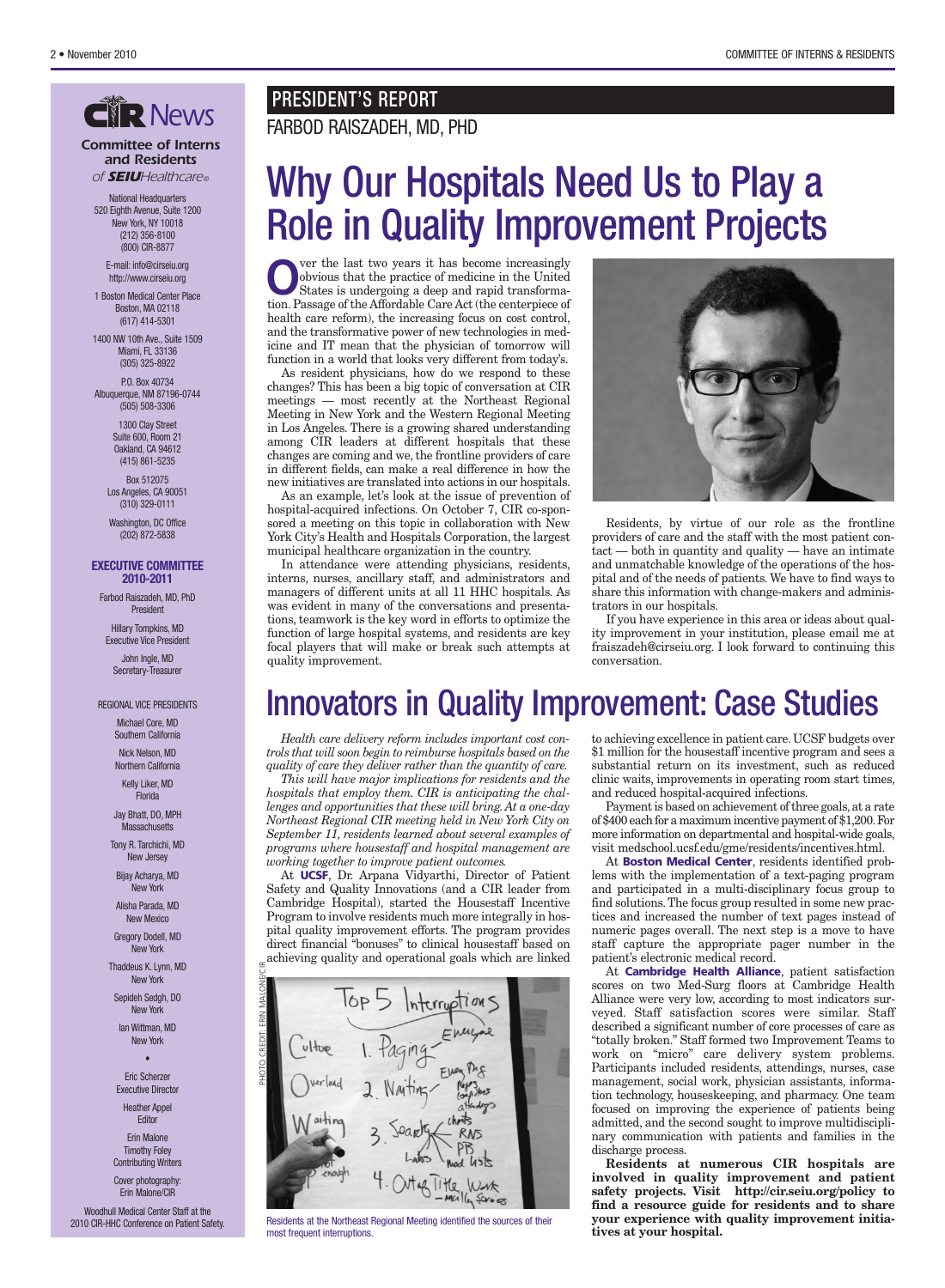#### IN BRIEF

### Residents Make Contract Gains; Prepare for Changes

At a time when most health care systems are facing major financial challenges, CIR residents across the country persevered in difficult negotiations and came away with significant gains.

#### Cambridge Health Alliance

**Cambridge** residents negotiated a 2.5% salary increase (effective January 2011), up to \$650 towards the cost of licensing exams, a 403(b) retirement plan with employer contributions, emergency child care services and guaranteed onsite parking for all housestaff. The administration also agreed to establish a work hours committee to examine ways to redesign training.

#### Hoboken Medical Center

CIR members at **Hoboken University Medical Center** successfully negotiated a new contract directly with the hospital after UMDNJ ceased to be the sponsoring institution. The one-year agreement preserves the gains from the previous UMDNJ contract and adds moonlighting language and the CIR benefits plan at no cost to the residents. This is the first hospital in NJ to participate in the plan.

#### New Contracts Ratified at California Hospitals

Residents at **Kern Medical Center (KMC)** in Bakersfield, CA will now have funding for national conferences and will be reimbursed for per diem expenses, mileage, and housing for non-elective outside rotations, thanks to a new contract.

The two-year agreement, ratified overwhelmingly on July 30, 2010, also preserves salary and health benefits and ensures access to free scrubs, yearly security walk-throughs, and job security in the case of KMC or program closure. The contract victory comes after Kern residents decided to organize as a CIR chapter in the fall of 2009.

Residents at **Children's Hospital & Research Center Oakland (CHRCO)** overwhelming ratified their second CIR contract for a new three-year agreement. Highlights of the contract include PALS re-certification at no cost to the resident physician, increases to the meal allowance each year of the agreement, and salary increases of 3.5% in 2010, and 2.75% in 2011 and 2012.

At **Sutter Medical Center of Santa Rosa**, residents ratified on July 29 a new three-year contract guaranteeing them salary increases over the next

Adapt to New ACGME Rules

The Work Smart Tool Kit includes:

• A list of additional resources to get started

schedules in innovative ways.

implementation

information

![](_page_2_Picture_14.jpeg)

From left: Drs. Ian Wittman, Bijay Acharya, Farbod Raiszadeh, State Senator-elect Gustavo Rivera, Drs. Greg Dodell and Sepideh Sedgh

#### CIR Members Hit the Streets for Victorious NY State Senate Candidate

After a long and careful process, CIR's New York delegates decided to endorse Gustavo Rivera in his primary race against incumbent Pedro Espada for the 33rd State Senate seat in the Bronx.

The 33rd Senatorial District includes St. Barnabas Hospital, where residents have been fighting to join CIR for two years, and Bronx-Lebanon Hospital Center, a strong CIR chapter entering contract negotiations this fall.

CIR members stood next to Mr. Rivera as he announced his "Health Care For All" platform and pledged to improve community health care and preventative services in the Bronx. Residents volunteered to phonebank and doorknock in the district to reach out to voters. Mr. Rivera won the Democratic primary on September 14 with 62 percent of the vote.

three years, increases of \$200 to the relocation bonus and \$300 to the education allowance, savings on health insurance, and an increase in the chief stipend. They were also able to preserve the "sick hit fund," which will cover the \$40 an hour residents are paid when they're called in to cover for an unscheduled absence.

#### New Mexico CIR Leader Addresses Children's Health Insurance

On the day before the six-month anniversary of the enactment of the Patient Protection and Affordable Care Act, UNM pediatrics resident Dr. Nate Link joined policymakers, patients, and advocates at a press event to explain what the reforms would mean to physicians and their patients. Dr. Link focused on a new provision that children may no longer be denied insurance coverage because of pre-existing conditions.

#### Residents Learn Campaign Strategy at LA Training

On September 25, 60 CIR residents from Northern and Southern California, New Mexico, and resident physician guests from the University of Washington attended the seventh annual CIR Western Regional Meeting.

Residents participated in a dynamic program to help understand the economic climate within which CIR operates and to gain new leadership and negotiating skills. They heard from Barb Maynard, an expert researcher and advisor to the Los Angeles County Coalition of Unions, who spoke about the economic climate and forecast in the region, and Jim Araby, organizer for the California Teachers Association, who gave a training on strategizing for campaigns.

Connie Leyva, President of the California Labor Federation and the United Food and Commercial Workers Union, presented an award to Kern Medical Center residents who just ratified their first union contract and formally joined CIR in September 2010.

After hearing the speakers, residents participated in a workshop to gain skills in contract enforcement and running efficient labor-management meetings. CIR leaders, along with staff, role-played key hospital decision-makers, as residents learned to implement their strategy training from earlier in the day by meeting with said decision-makers in order to get hospital issues resolved. Then, residents and leaders participated in true-to-life, but often very funny, mock labormanagement meetings.

![](_page_2_Picture_29.jpeg)

Visit http://cir.seiu.org/policy to find an electronic version of the tool kit.

Teaching hospitals and residency programs across the country will soon be scrambling to implement the new ACGME work hour rules that will go into effect July 1, 2011. To help provide residents the tools to participate in discussions at their hospitals, CIR created a tool kit that draws on best practices from programs that have redesigned their

• A checklist to help ensure successful work re-design

• 20 best practices from residency programs across the country, with specific details and residency program contact